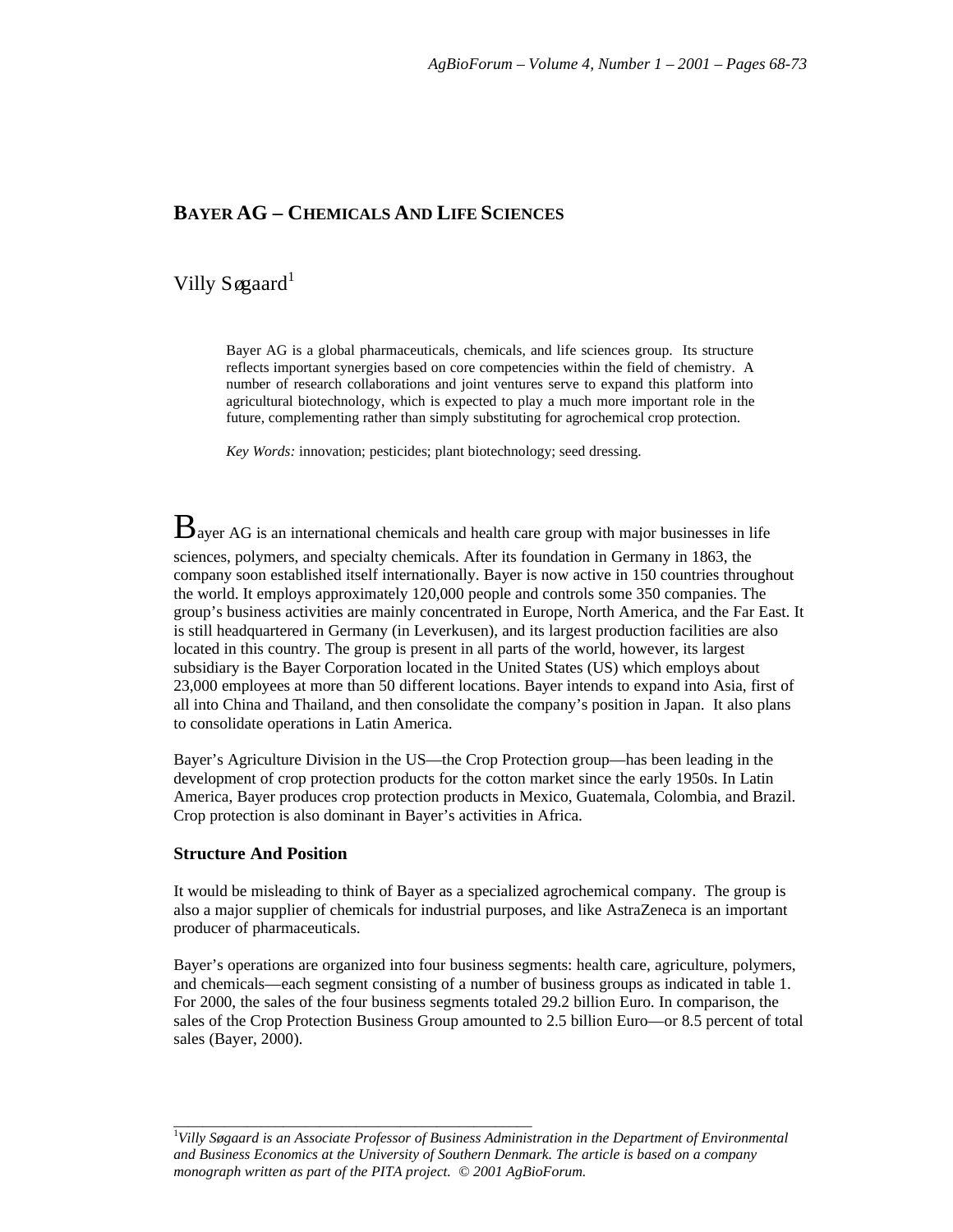| <b>Business Segment</b> | <b>Business Groups</b>                                                                        |  |  |
|-------------------------|-----------------------------------------------------------------------------------------------|--|--|
| <b>Health Care</b>      | Pharmaceuticals; Consumer Care; Diagnostics                                                   |  |  |
| <b>Agriculture</b>      | Crop Protection; Animal Health                                                                |  |  |
| <b>Polymers</b>         | Plastics; Rubber; Polyurethanes; Coatings and Colorants; Fibers                               |  |  |
| <b>Chemicals</b>        | Basic and Fine Chemicals; Specialty Products; Haarmann & Reimer;<br>H.C.Stark; Wolff Walsrode |  |  |

**Table 1: The Organizational Structure of Bayer AG.**

Note. From "Bayer Annual Report 2000," by Bayer AG, 2000, p. 13. Leverkusen, Germany: Bayer. Available on the World Wide Web: http://www.bayer.de/geschaeftsbericht2000/eng/index.html.

The relative size of the four groups is shown in table 2 below. The table brings out quite clearly that the health care and polymers segments contribute substantially more, both in terms of turnover and profits, than the agriculture segment. Crop protection is by far the most important business group within the agriculture segment, however. The animal health group seems to benefit from synergies with pharmaceuticals, as well as from internal "spillovers" within the agriculture segment. Table 2 also reveals the allocation of research and development (R&D) funding among the various segments. As one might expect, the health care segment is by far the largest spender, both in terms of money and relative to sales.

| <b>Business Segment</b> | <b>Sales</b><br>(2000) | <b>Operating</b><br><b>Results</b><br>(2000) | <b>Total R&amp;D</b><br><b>Spending</b><br>(2000) | <b>Total R&amp;D</b><br><b>Spending</b><br>(1999) |
|-------------------------|------------------------|----------------------------------------------|---------------------------------------------------|---------------------------------------------------|
| <b>Health Care</b>      | 34                     | 41                                           | 63                                                | 61                                                |
| <b>Agriculture</b>      | 12                     | 15                                           | 17                                                | 19                                                |
| <b>Polymers</b>         | 39                     | 31                                           | 13                                                | 13                                                |
| <b>Chemicals</b>        | 15                     | 12                                           | 7                                                 | 7                                                 |
| <b>Total</b>            | 100                    | 100                                          | <b>100</b>                                        | <b>100</b>                                        |

**Table 2: Relative Contributions of the Four Business Segments (Percentages).**

Note. From "Bayer Annual Report 2000," by Bayer AG, 2000, p. 13. Leverkusen, Germany: Bayer. Available on the World Wide Web: http://www.bayer.de/geschaeftsbericht2000/eng/index.html.

Compared to its competitors, the agriculture segment of Bayer is quite research intensive as well. Within this segment alone some 400 million  $Euro<sup>1</sup>$  was spent on R&D during 2000. For a number of years, R&D spending within this segment has amounted to some 12 percent of sales, somewhat above the average for agrochemical companies. Like other major players in this sector, Bayer employs high-throughput screening technologies, gene expression analysis, and other enabling technologies to appropriately target its R&D.

In Japan, research and development focuses on the life sciences, which include health care and agriculture. The life science business segment accounts for more than half of the Bayer Group's revenues within the country, and constitutes a major part of Bayer's activities in Japan. In 1995, Bayer completed construction of its pharmaceutical research center in Kansai Science City—a facility designed to establish the company's pharmaceutical-related R&D activities in Japan. The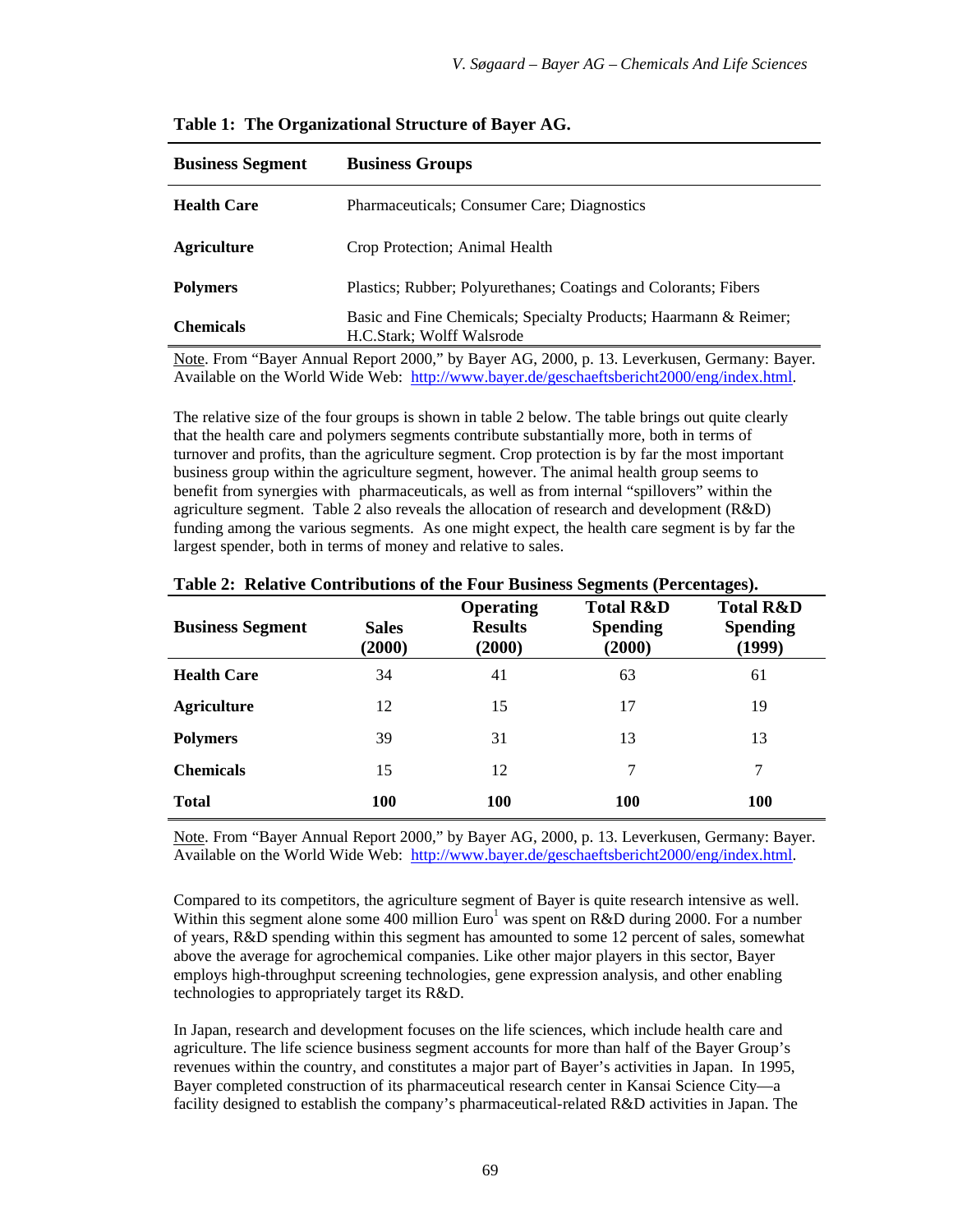crop protection research center in Yuki has already proven itself to be a successful global contributor to research and development of agrochemical products. These two facilities are expected to make further important innovations in the life sciences area.

Bayer AG has concluded a five-year research agreement with Heidelberg-based LION Bioscience AG in the life science fields of pharmaceuticals and diagnostics. The objective is to make more efficient use of leading-edge genomics and information technologies to identify and develop innovative drugs and diagnostic markers. This is expected to accelerate the pace of research considerably and enhance product development. In the field of genome analysis of insect pests, fungal diseases, and weeds, Bayer cooperates with United States-based Exelixis on the development of selective insecticides, and with Paradigm Genetics on genetic codes in weeds. In Germany, Bayer cooperates with LION Bioscience in fungicides research. Within the pharmaceutical industry, a comprehensive research partnership with the American biotechnology company Millenium Pharmaceuticals was concluded in 1998.

In 1999, Agfa (formerly the fifth business segment of Bayer) was spun off from Bayer AG. Yet, despite the divestment of Agfa, Bayer AG remains a large and highly diversified corporation, covering a very broad range of business areas. The common denominator of these activities is chemicals, reflecting the company's history as a chemical enterprise. It has core competencies within chemicals and is clearly a technology leader in agrochemicals. Research collaborations, such as those mentioned above, serve to establish a technological basis within biotechnology.

#### **The Path Into The Future**

In recent years, crop protection markets have been stagnant. Bayer has responded to this tendency by acquiring product lines from competing suppliers. For example, a corn herbicide (MIKADO) was acquired from Syngenta earlier this year.

Bayer expects agrochemicals to continue to play an important role in crop protection, however. The group expects a further rapid growth of world population (with another 83 million people being added every year), an increasing demand for higher quality food, and a decline in the availability of arable land which will necessitate productivity increases of about 2-3% a year in order to avoid food shortages. At present, productivity in food production is estimated to grow by around 1.5% annually (Bayer AG, 1998). Bayer therefore sees an important business opportunity and mission for itself in helping feed the world.

In Bayer's opinion, a broad range of advanced technologies must be orchestrated according to the principles of integrated crop management in order to resolve the dilemma of accelerating productivity growth and intensifying food production on a sustainable basis. These technologies include satellite-based monitoring of crops and fields, genetic modification, and agrochemicals.

While acknowledging that to some extent biotechnology and agrochemical crop protection represent competing technological paradigms, Bayer does not expect green biotechnology to simply take over the role of agrochemicals. For some years, the group has had a team look at how biotechnology may develop through to the year 2010. The present popular anxiety about biotechnology, especially in Europe and Japan, is expected to fade over the coming years. Two reasons were given for this. First, it was argued that a major breakthrough in pharmaceutical biotechnology, for instance, in the treatment of cancer or other serious diseases, could reduce the widespread skepticism about biotechnology in other areas as well as among the general public. Thus, "red" (i.e., medical) biotechnology could pave the way for "green" (i.e., agricultural) biotechnology.

Second, while focus had been on input-trait biotechnology up until now, benefiting the farmer but not the consumer, a shift towards output-trait biotechnology could bring very substantial benefits to consumers in terms of higher quality food products. The possibility of producing healthier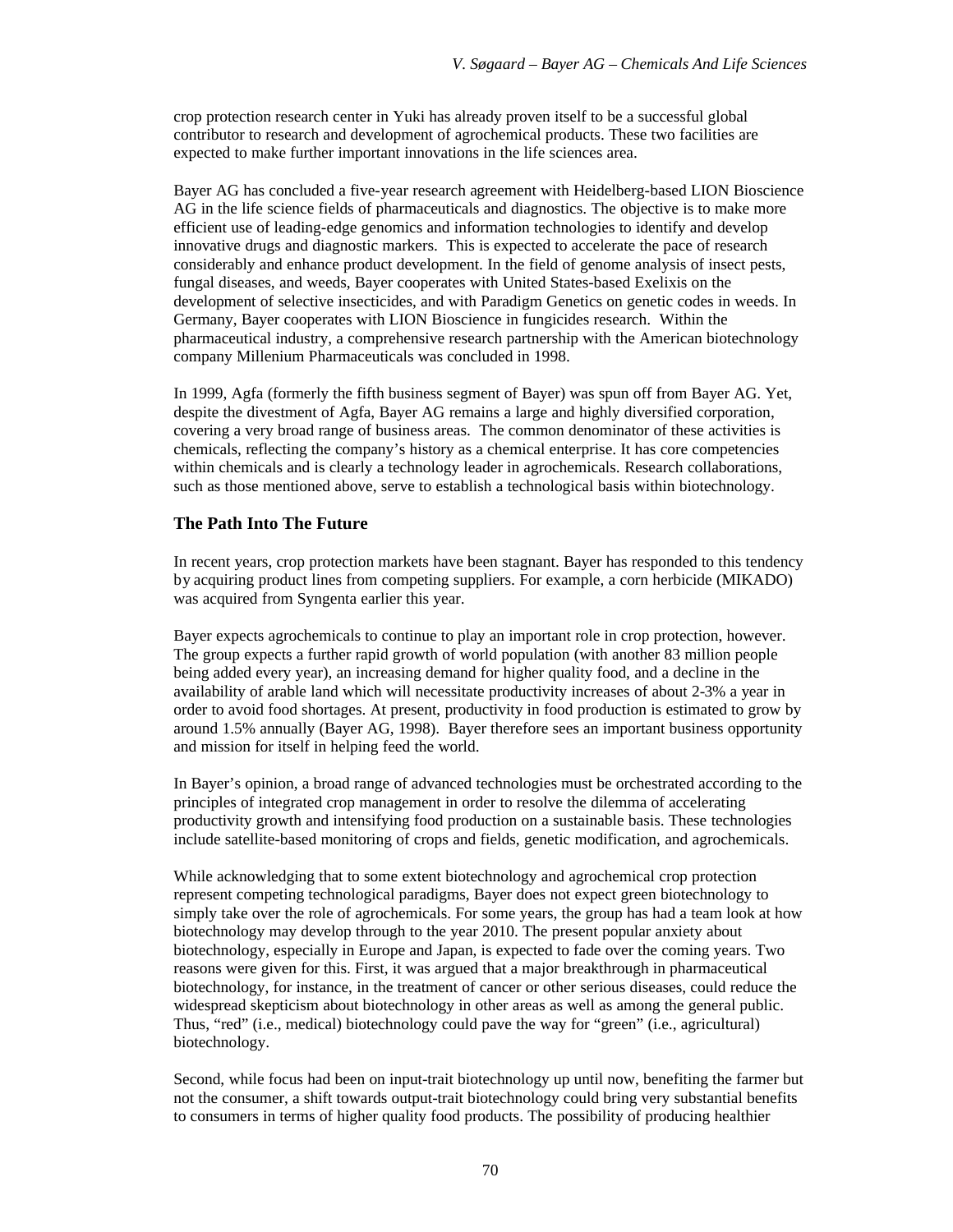food, for instance by reducing cholesterol problems is one such example. This ought to have a favorable impact on consumer acceptance. Bayer was convinced, therefore, that agricultural biotechnology will have a significant role to play in the future.

Green biotechnology is not seen as an unequivocal threat to agrochemistry, however. In important respects, biotechnological and agrochemical plant protection are expected to be complementary solutions. This has been the case with input-trait biotechnology, such as the development of herbicide-resistant crops. Certainly, input-trait technology may have reduced the quantity of herbicides applied, but without herbicides the technology would not have made any sense at all. Bayer anticipates rather different forms of interaction between chemical and biotechnological crop protection in the future, however. For example, Bt-cotton may be protected chemically against some early season pests at a highly vulnerable stage of the growth process.

Moreover, it is expected that with a higher added value of seeds, the need for crop protection will also increase. Although biotechnology (input traits) can to some extent replace chemical crop protection, experience suggests that there is still an important role for chemical substances to play. One interviewee added that the price of seeds might even double, which would give farmers a stronger economic incentive to protect their seeds.

In an interview with leading Bayer representatives, three possible strategic elements were discussed,

- Whether Bayer would invest in classical agrochemicals.
- Whether Bayer would invest in input-trait biotechnology.
- Whether Bayer would invest in output-trait biotechnology.

Bayer expects the focus in biotechnology research to shift towards output-trait biotechnology, that is, biotechnology used to improve the characteristics and, hence, the quality of the final product. Bayer itself intends to invest mainly in the agrochemical area but use biotechnology to develop new so-called lead structures or "modes of action." Lead structures are classes of chemicals (e.g., Zuzuki herbicides) with a broad range of applications.

The decision to stay in agrochemicals was based on the long-term market forecasts referred to above, suggesting that agrochemicals will continue to play an important role in crop protection. Also, interesting new products coming out of Bayer's pipeline, and the fact that neither fungicides nor herbicides are seriously threatened by competitive solutions, count in favor of the decision to stay in agrochemicals. In practice, the strategy of using biotechnology in the development of new lead structures has given rise to new joint ventures, as explained above.

Seed dressing is a key element of Bayer's crop protection strategy. By coating seeds with, say, insecticides (rather than spreading the insecticide on the field), much smaller doses can be applied with much less harmful side effects. For example, seeds dressed with Gaucho (an insecticide) have a number of advantages over conventional insecticide methods,

- The farmer buys seed that has already been protected; he/she saves a lot of work and does not have to apply crop protection products separately.
- The consumer can be confident that there are no residues left in the crop when it is harvested.
- The environment is protected because only tiny amounts of the active substance are used, and they are delivered directly on the location in which they are needed to protect the crop. (Bayer AG, 1997, pp. 77-78).

The seed dressing technology is seen as highly promising, producing substantial gains not only for producers and consumers but for the environment as well.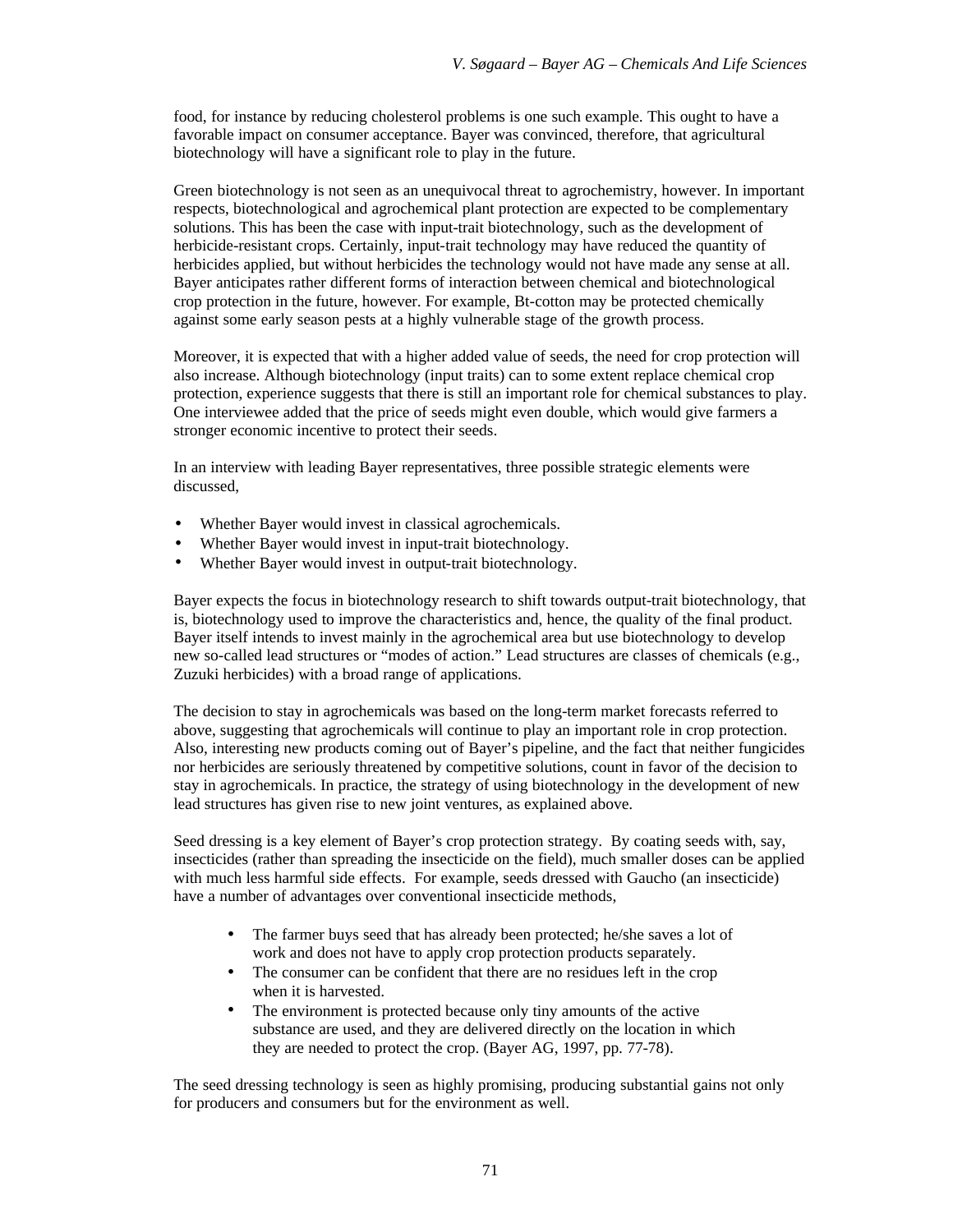#### **Conclusions**

Bayer AG, unlike AgrEvo, remains committed to its core competencies within agrochemicals, expecting green biotechnology and chemical crop protection to coexist in the future. This is seen as a necessary precondition for the food productivity growth required to feed a growing world population in an environmentally responsible way. However, Bayer's interest in seed dressing technologies is based on the assumption that biotechnology will increasingly replace agrochemicals as a vehicle for crop protection. In addition, Bayer anticipates that environmental pressure to reduce the volume of pesticides applied to agricultural crops will continue and may even increase in the future. As a result, Bayer's traditional core business area in agrochemicals is liable to come under increasing pressure. While the seed dressing technology is an obvious response to this threat, it is one that inevitably makes Bayer dependent on complementary competencies within biotechnology and seeds. Against this background, the recent acquisition of Aventis in 2001 seems quite logical since it internalizes competencies within these fields.

Bayer's own future lies in the field of agrochemicals, however, and the company does not see a future for itself as a seed producing company. Its strategy of focusing on seed dressing requires close cooperation with seed producing companies, which would be hard to reconcile with the competitive relationship that would emerge, should Bayer decide to become a seed producing company.

## **Endnotes**

<sup>1</sup> 100 Euro is approximately 85 US\$ at current exchange rates.

### **References**

- Bayer AG. (2000). Bayer annual report 2000. Leverkusen, Germany: Bayer AG. Available on the World Wide Web: http://www.bayer.de/geschaeftsbericht2000/eng/index.html.
- Bayer AG. (1998). Why crop protection will also be needed in future. Courier Agrochem, (Special Issue), pp. 12-14.
- Bayer AG. (1997). Perspective on innovation '97 (Press Forum). Leverkusen, Germany: Bayer AG Corporate Communications.

#### **Additional Readings**

- Bayer AG. (2000). Polishing up the image of a crop. Seed dressing in cotton. Courier Agrochem, (Special Issue), pp. 11-13.
- Bayer AG. (1999). Responsible care report 1999. Leverkusen, Germany: Bayer AG. Available on the World Wide Web: : http://www.bayer.de/geschaeftsbericht2000/eng/index.html.
- Bayer AG. (1999). The hunt for new active ingredients. Research the Bayer Scientific Magazine, 11(December), pp. 39-43.
- Bayer AG. (1998). Bayer Annual report 1998. Leverkusen, Germany: Bayer AG. Available on the World Wide Web: http://194.231.159.252/medien/allgemein/downloads/geschaeftsbericht\_1998\_en.pdf.